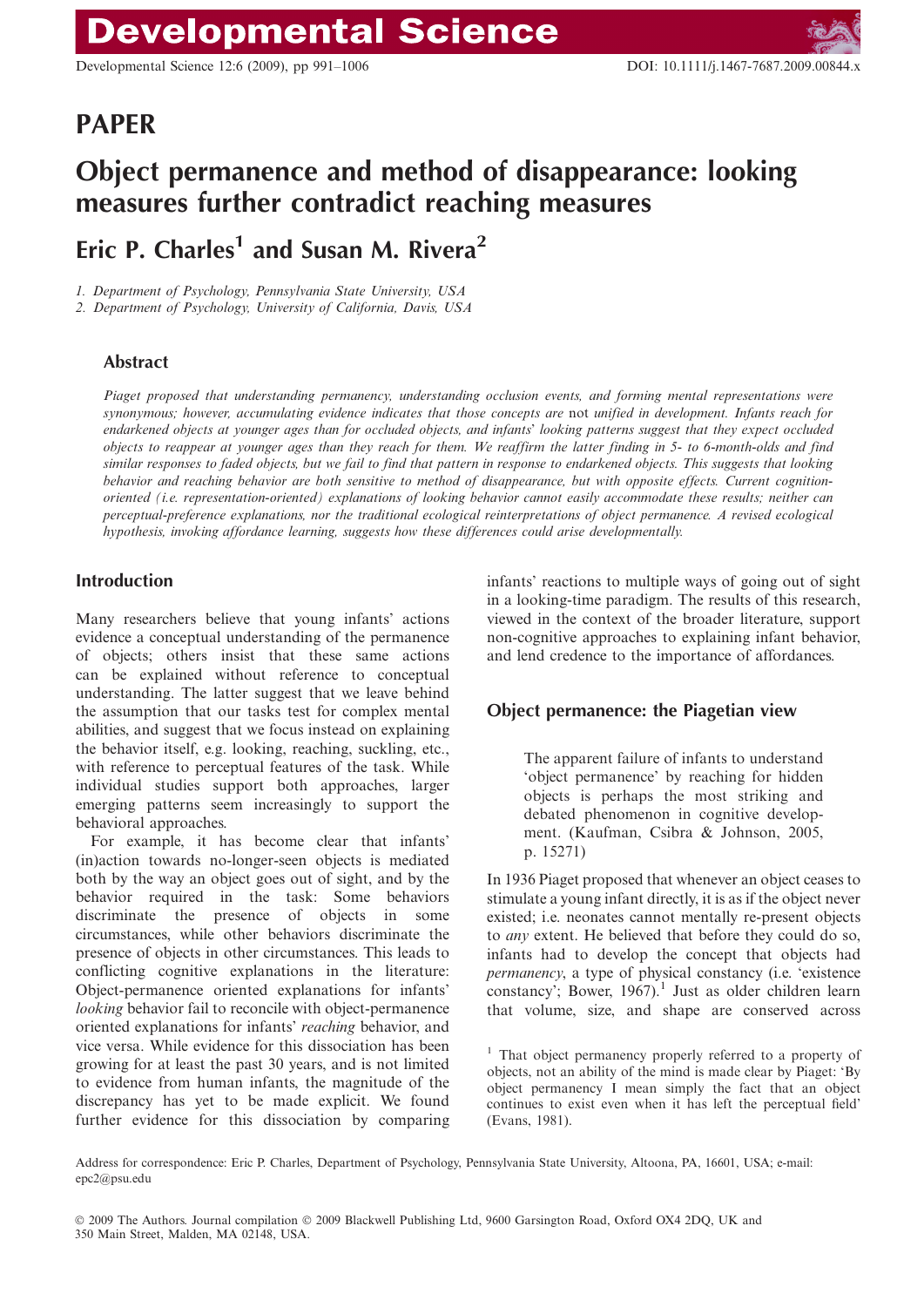transformations, infants learn that existence itself continues despite changes in appearance. Like other conservation problems, mastering object permanency was conceived as intimately tied to understanding reversible actions, particularly the reciprocity of occluding and disoccluding events. Thus, in Piaget's original conception, learning to understand the permanency of objects, learning to understand occlusion and disocclusion events, and learning to form mental representations were necessarily developmentally simultaneous (Piaget, 1954; see also, Piaget & Inhelder, 1969). Since that time, many have challenged Piaget's approach. Probably the most dramatic suggestion attempted to explain the developmental transition in terms of improved perceptual discrimination, rather than in terms of conceptual enhancement of cognitive representation.

# Ecological psychology and object permanence: the traditional hypothesis

For an Ecological Psychologist, perception is a process of picking up patterns from the ambient energy surrounding the organism; it is the differentiation of relevant from irrelevant variation (E.J. Gibson, 1969; J.J. Gibson, 1967; J.J. Gibson & Gibson, 1955). Perceptual learning, as a change in that process, is thus viewed as 'an education of attention' (J.J. Gibson, 1966, 1979), a process whereby we become increasingly sensitive to what is 'out there'. One of Ecological Psychology's most general methods is to use this broad definition to search for perceptual explanations for people's performance in seemingly conceptual tasks.

In 1969, Gibson and his colleagues claimed that the permanence ⁄ impermanence distinction could be explained on a perceptual level. They noted: (a) that objects disappeared in many different ways, each of which could be optically specified; (b) that some objects which disappeared had merely left sight, while others had left existence; and (c) that each of the many different ways of disappearing corresponded with either leaving sight or leaving existence. For example, some no-longerseen objects are occluded, and still exist behind a barrier; other no-longer-seen objects are melted, and the objects no longer exist.

To test this, Gibson and colleagues created movies of objects going out of sight in different ways. They found that their predictions were supported by the phenomenological report of study participants; adults experienced the objects as either leaving sight or leaving existence in the predicted pattern. Encouraged by these results, they extended their theory that permanence is perceivable to claim that learning object permanence could be redefined as learning to discriminate between methods of disappearance. If they are correct, then 'mastering object permanence' does

not require that infants learn to attribute permanency to objects, nor that they become sophisticated imaginers. Instead, the traditional ecological hypothesis claims that learning object permanence only requires that infants learn to perceptually distinguish methods of disappearance in the proper fashion (see also, J.J. Gibson, 1979, pp. 93–110).

At the time the traditional ecological hypothesis was created, there were no acceptable methods by which to test infants' expectations regarding objects that had disappeared in a variety of manners (cf. Bower, 1967). Hence, while an attempt was made to integrate object permanence into an ecological framework almost 40 years ago, the hypothesis has never been systematically tested. Despite that, the traditional ecological hypothesis has featured prominently in ecological psychology talks and texts. During those 40 years, methods have advanced, and a direct test of the ecological hypothesis is now long overdue. The most straightforward empirical prediction of this hypothesis is that (at different stages of development) infants will either: (a) Not discriminate between different ways of going out of sight, i.e. demonstrate object permanence or not in all conditions equally, or (b) discriminate correctly between different ways of going out of sight, i.e. demonstrate object permanence under 'out of sight' conditions, but not under 'out of existence' conditions.

Recent research has, in a piecemeal and unintentional fashion, generated results that give reason to believe that the traditional ecological hypothesis may be correct. For example, Kaufman et al. (2005) showed infants computer-simulations of objects either becoming occluded or dissolving. Using EEG, they found that infants' brainwaves differed after the object had fully left sight depending on the method of disappearance, and that the difference suggested that the infants experienced occluded objects as still existing. To further test this hypothesis, we placed infants in a looking-time paradigm (see below) using three methods of going out of sight: (a) Occlusion, the standard condition used in most looking-time studies, (b) Darkness, an additional condition indicating that an object has merely left sight, and (c) Fading, a condition that indicates the object has left existence. A fourth condition, (d) Empty, in which the object is not initially visible, will serve the role of a baseline condition during data analysis. The comparison of occlusion and darkness in a violationof-expectation paradigm (see below) also allows this research to have relevance for a growing discrepancy in the larger literature.

# Cognitive psychology and object permanence: post-Piaget struggles

While the ecological psychologists have been working on other problems, cognitive psychologists attacked the problem of object permanence in infants empirically. In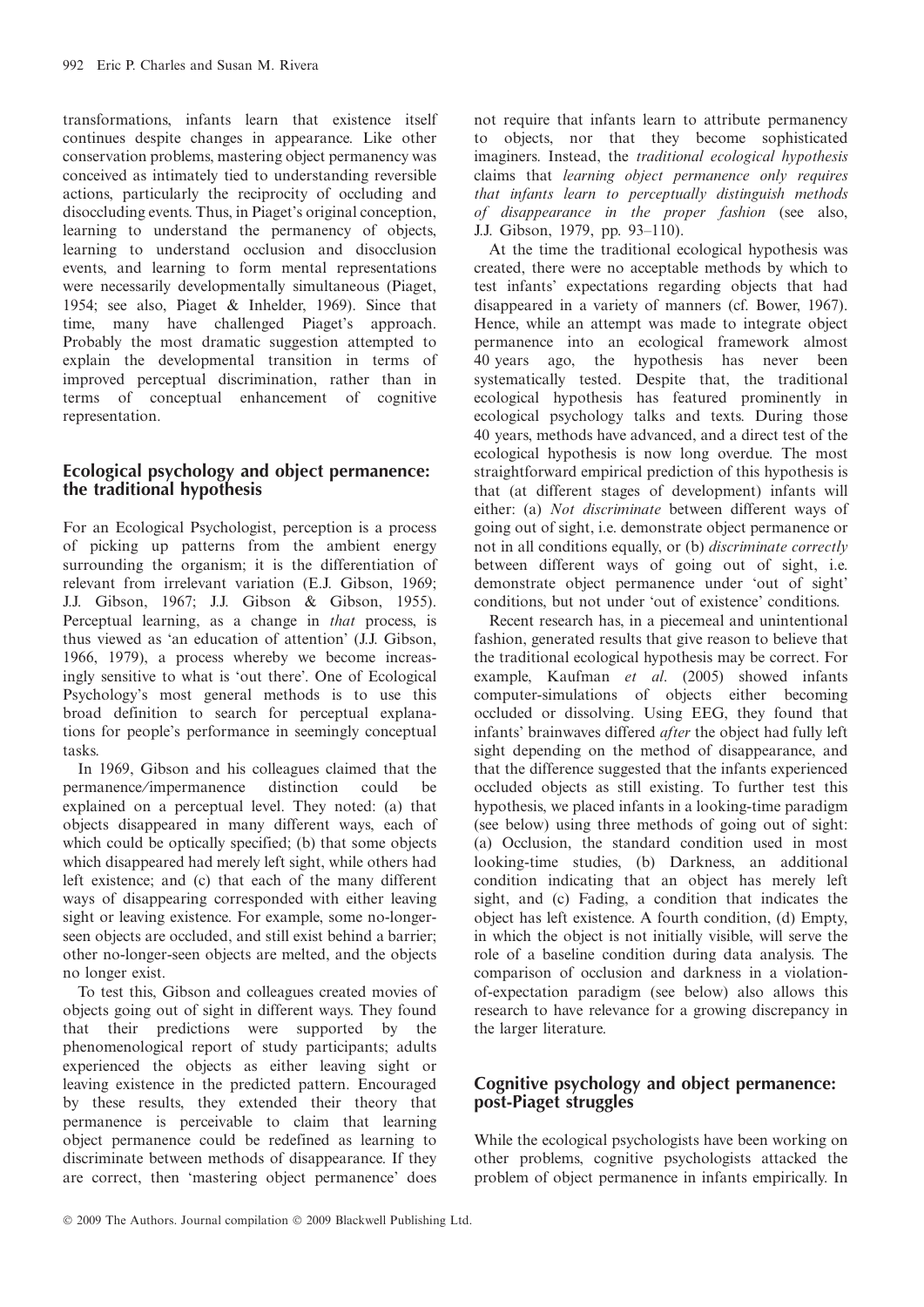general, these researchers relaxed Piaget's complex conceptualization of infants' abilities, and came to use the term object permanence to refer more exclusively to the ability to mentally re-present no-longer-seen objects. That is, 'having object permanence' came to mean 'can represent objects' and vice versa, without necessarily implying an understanding of particular kinds of reversibility or particular object properties. Thus freed conceptually, researchers introduced a number of different methods for studying object permanence. The resultant studies are commonly interpreted as proving that young infants are far more mentally sophisticated than Piaget believed (e.g. Spelke, 1998; Wynn, 2000), and cognitive psychologists went on to test various hypotheses as to why prodigious infants might have failed Piaget's original tasks. The most common hypotheses argued that infants' poor results on Piaget's original tasks could be due to broad deficits in motor coordination, motor planning, or means–ends reasoning. While the latter criticisms come in many different forms, the crux of these arguments is that traditional Piagetian tasks are too procedurally difficult for infants to demonstrate the full range of their mental abilities therein. Support for this conclusion comes primarily from two different types of studies: simplified reaching studies and looking-time studies.<sup>2</sup>

## Simplified reaching studies

The first method for reducing task demands maintained Piaget's use of searching as the primary measure of infant knowledge, but simplified the situation by having the objects leave sight due to darkness (e.g. Bower & Wishart, 1972). In these procedures, infants are shown objects within reach, then the lights in the room are turned off and researchers measure whether infants grasp for the out-of-sight object. They do. Critics suggested that these experiments were hard to interpret, as there were numerous essential differences between the structure of occlusion and darkness reaching tasks. In response, the procedure was replicated and expanded under more controlled conditions, and infants' reaching in darkness was found to be stable and replicable. (e.g. Bower & Wishart, 1972; Clifton, Parris & McCall, 1999; Clifton, Rochat, Litovsky & Perris, 1991; Hood & Willats, 1986; Shinskey & Munakata, 2003). That is, reaching studies show robust evidence that infants, at least as young as 5 months old, reach for endarkened objects. This was

 $2 \text{ A}$  third type of study, using operant conditioning, was performed by Bower (1967), but is not systematically followed up in the literature. Also, some experiments looking at deferred imitation in infancy were originally interpreted as evidence of precocious object permanence abilities, but this is no longer the way such experiments are commonly viewed (Meltzoff & Moore, 1998).

taken as firm evidence that infants could mentally represent objects, and that they failed earlier tests because Piaget's tasks were too hard.

Other reaching studies, however, tried to simplify the requirements for reaching in the context of occlusion (e.g. Shinskey, Bogartz & Poirier, 2000). These have created growing experimental evidence that the motorplanning ⁄ means–ends deficit hypotheses are wrong (Baillargeon, Garber, De Vos & Black, 1990; Shinskey & Munakata, 2001). That is, simplified reaching studies provide evidence that infants do not manually search for occluded objects, even when they have sufficient motor and means–ends reasoning abilities.

## Looking-time studies

The second type of study designed to reduce task demands maintained Piaget's use of occlusion, but simplified the task by measuring infants' looking time.<sup>3</sup> In the first such experiment to examine cognitive ability, Kellman and Spelke (1983) used habituation techniques to provide evidence that infant perception conformed to gestalt grouping principles. That study was followed by Baillargeon, Spelke and Wasserman (1985), in which infants looked longer when a screen rotated through the space previously occupied by an occluded object. That study is usually recognized as the formal start of the violation-of-expectation paradigm; in such studies, researchers show infants two scenes, one adults deem possible, the other impossible. If infants look longer than expected at the 'impossible' outcome, then infants are assumed to have similar expectations as adults.

A large number of later experiments elaborated these paradigms, both in terms of procedures and in terms of the cognitive abilities being investigated. It was soon discovered that infants' abilities could be measured without cumbersome habituation trials, and these initial stages of the experiments were either replaced with a much briefer number of familiarization trials (e.g. Huntley-Fenner, Carey & Solimando, 2002; Luo, Baillargeon, Brueckner & Munakata, 2003; Sitskoorn & Smitsman, 1995) or eliminated entirely (e.g. Rivera, Wakeley & Langer, 1999; Schlesinger & Langer, 1999). Some of those studies also found that positive results could be gained by measuring infants' reactions to various stagnant displays, rather than requiring continuous movement (e.g. Chiang & Wynn, 2000). Together, these looking-time studies are generally accepted as strong evidence that young infants, at least as young as 5 months old, can mentally represent occluded objects.

 $3$  Looking time is chosen as a neutral label, referring to any measure of how much time an infant looks at a given location. Other common labels in the literature include gaze duration, preferential looking time, orientation, ocular fixation, visual fixation, and attention.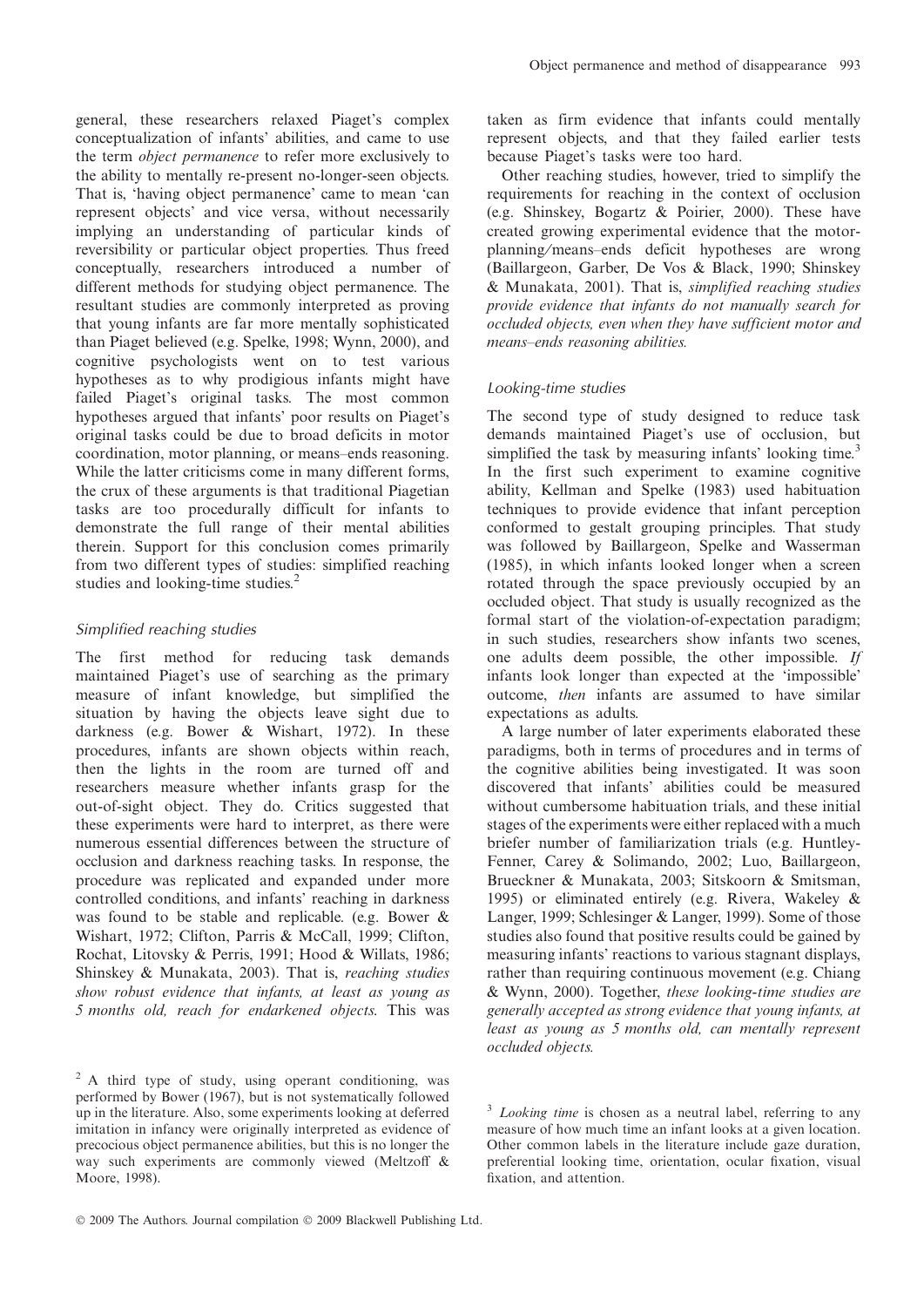## Conflicts between looking and reaching results

Relative to their initial motivation, simplified-search and looking-time studies seem to agree: Both are commonly interpreted as showing that infants mentally represent objects at ages younger than Piaget would have predicted. However, it should be clear that the details of the studies' results demonstrate an underlying contradiction. The first violation-of-expectation experiments, using looking-time measures, suggested that infants have object permanence in occlusion conditions; but simplified-search studies confirm that infants fail to reach towards occluded objects, suggesting that infants do not have object permanence in occlusion conditions. This discrepancy, however, is only the tip of the iceberg. Results of studies attempting to measure infants' cognitive abilities using reaching measures often contradict results gained while using looking-time measures. These discrepancies mean that researchers cannot continue to consider both reaching studies and looking-time studies as relatively interchangeable, generic measures of infant knowledge.

## Search and looking-time studies often find different results

There are now an array of tasks in which infants' looking and reaching behavior evidence different amounts of knowledge. These include studies of familiarity/novelty preferences (Shinskey & Munakata, 2005), the A-not-B error (Ahmed & Ruffman, 1997; Hofstadter & Reznick, 1996), and knowledge of solidity (Keen, 2003). The difference in performance between search and looking-time tasks has also been found in early and mid-childhood (Hood, Cole-Davies & Dias, 2003; Keen, 2003; Langer, Gillette & Arriaga, 2003), and, at those ages, looking-time measures have been shown to dissociate from other measures of knowledge (i.e. verbal response; Garnham & Ruffman, 2001). More puzzling still, studies of older children often show them failing to demonstrate knowledge in search tasks that are almost identical to those in which infants are successful when looking time is used as the measure (Hood, Santos & Fieselman, 2000; Kim & Spelke, 1999; Vilette, 2002; Wynn, 1992, 2000). There is even evidence that looking and reaching measures of knowledge dissociate in other species (e.g. macaques; Santos & Hauser, 2002; and tamarins; Santos, Seelig & Hauser, 2006). The initial hypotheses offered to explain these deficits focused on the difference in task demands between the two types of task.

## Task demands cannot explain differences in results

As mentioned previously, studies have now shown that differences in task demands cannot fully account for the differences seen in looking and reaching tasks. It has been found that (a) infants can perform the actions required by more traditional occlusion-based search tasks (Shinskey et al., 2000), (b) infants fail to retrieve occluded objects even when the task demands are fully equated with control conditions in which infants are successful (Shinskey, 2002; Shinskey & Munakata, 2001; see also Jonsson & von Hofsten, 2003), and (c) infants fail to evidence knowledge of occluded objects using the most simple of (non-looking) actions (Munakata, McClelland, Johnson & Siegler, 1997). Together, these demonstrate conclusively that infants' failure to search for occluded objects cannot be dismissed as a mere byproduct of overly complicated tests.

## Summary

Tasks measuring infants' looking time are generally taken as evidence that very young infants *can* mentally represent occluded objects; however, tasks measuring infants' reaching behaviors are generally taken to indicate that very young infants cannot represent occluded objects. This discrepancy was the initial example of a broader, still emerging trend, indicating that the results of looking and reaching tasks (when interpreted in terms of infant knowledge) often contradict each other. It was long thought that the discrepancy could be explained by the greater difficulty of reaching tasks, but new evidence shows that such explanations are inadequate.

# Moving forward

When two methods purporting to measure the same thing disagree, the most obvious possibilities are: (a) That they are measuring the same thing, but that one is a superior measure to the other; or, (b) that they are not measuring the same thing. Hence, the current state of the literature leaves open at least two possibilities: (a) It may be that either looking or reaching is a superior measure of infant knowledge. Most debates in this literature involve one group of people, those who believe lookingtime tasks are the proper way of probing infant knowledge, arguing against a second group of people, those who believe reaching tasks are the proper method. (b) Alternatively, it may be that different behaviors are sensitive to nuances of task structure in ways that are not compatible with knowledge-oriented explanations. That is, infants might be performing tasks better explained in terms of perceptual and behavioral systems, without reference to infants' ability to form mental representations per se.

However, before any conclusion can be reached, it is necessary to address the one remaining difference between simplified-search and looking-time tasks: method of disappearance. It remains to be seen how infants' performance in a looking-time task using darkness compares with their behavior in procedurally identical occlusion conditions.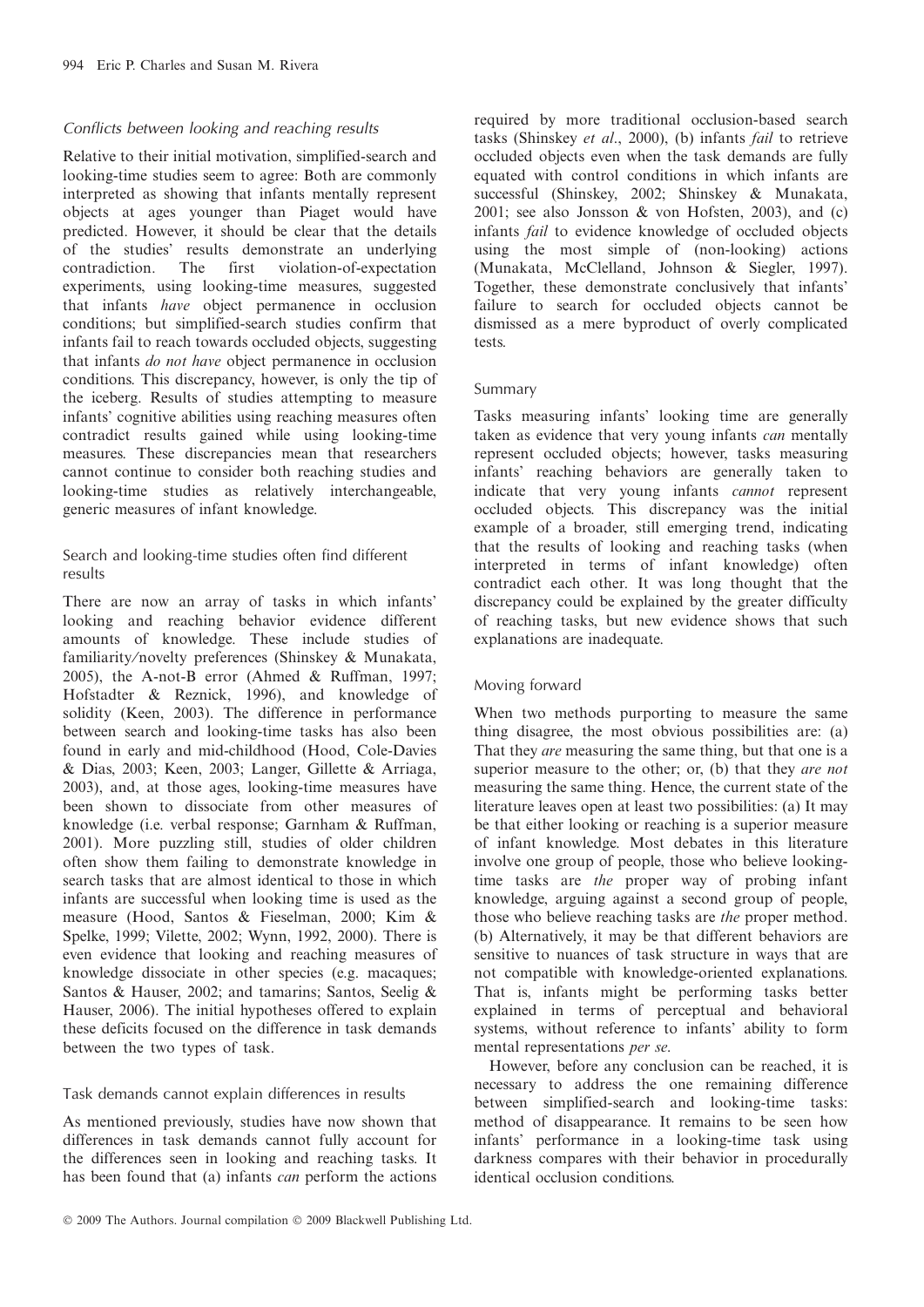## The present experiment

The present experiment uses a looking-time paradigm to measure infants' expectations for the reappearance of occluded, endarkened, and faded objects. This experiment therefore represents both a chance to contribute towards the debate regarding searching and looking measures of infant knowledge, and a chance to explore the traditional ecological redefinition of object permanence.

Relative to the searching vs. looking debate: If 5-monthold infants are able to represent objects equally in Occlusion and Darkness Conditions, they should look longer when the object fails to reappear in both of those conditions, thus demonstrating the superiority of looking time as a measure of infant knowledge. If they do not do so, it further suggests that there is some fundamental difference between what guides infants' looking patterns and what guides their reaching patterns. Given the greater context of the literature, it would be particularly difficult to explain this mismatch in a way that preserved both reaching and looking as good measures of infants' knowledge of the situation.

Relative to the traditional ecological hypothesis: If 5-month-old infants have object permanency, they should show the same pattern of expectations found in adults, i.e. by looking longer when occluded and endarkened objects fail to reappear, but not when faded objects fail to reappear (J.J. Gibson, Kaplan, Reynolds & Wheeler, 1969). On the other hand, if 5-month-old infants have not yet developed object permanency, then they should not be expected to differentiate between the methods of disappearance, i.e. they will respond in the same way no matter how an object goes out of sight.

## Methods

#### Apparatus

The primary experimental apparatus was a 'Bower' box (Baillargeon et al., 1985; Bower, 1967), which consisted of two identical compartments intersecting each other at  $90^\circ$  with a pane of one-way glass placed along the plane of intersection (see Figure 1). Each section could be illuminated by an independently controlled light source on a dimmer switch. Whichever side had the brightest light was seen through the one-way mirror, thereby permitting a shift in light intensity to change which



Figure 1 Experimental apparatus. The 'Bower box' used for all experiments, from a top-down, and from infant-eye view with the occluder in the raised and lowered positions.

© 2009 The Authors. Journal compilation © 2009 Blackwell Publishing Ltd.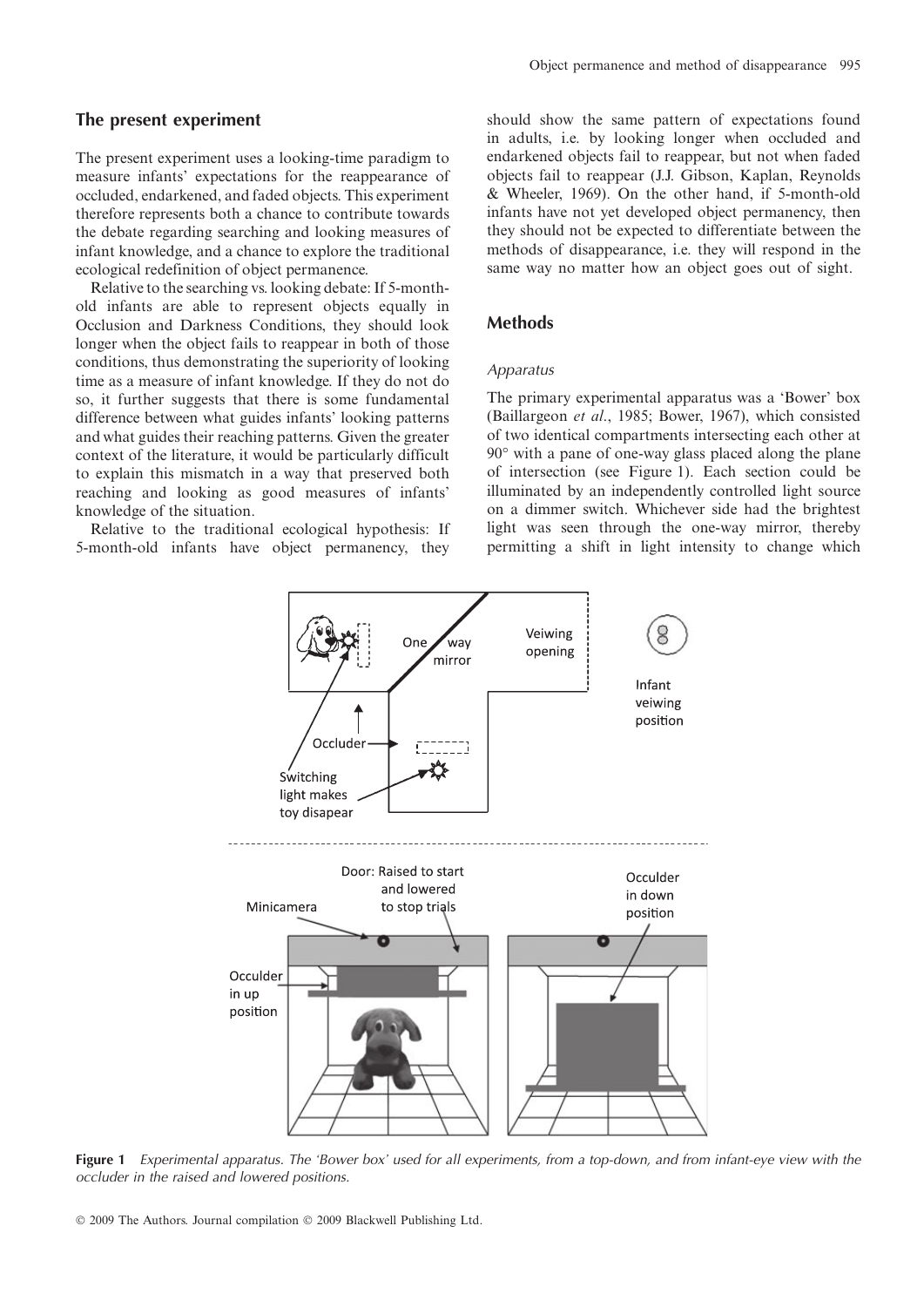chamber was being viewed. A computer-controlled dimming system was constructed and programmed using Lego Mindstorm™ products. A remote control for the system permitted consistency in light changes to a degree not typically achievable.

The hallway immediately in front of the infant contained a toy Clifford<sup>TM</sup> doll approximately 10 inches tall (Figure 1 shows the actual toy from an infant-eye view). Identical screens in both hallways could be lowered and raised in unison, by means of a rope system, to occlude the toy. When the screen was in its lowered position, the change of lighting had the effect of covertly 'removing' or 'replacing' the object behind the occluder (creating the outcomes for the Occlusion, Empty, and Fade Conditions). Additionally, simply turning off the illuminating light caused the object in the hallway to be no-longer-visible for lack of illumination, after which either hallway could be illuminated. This created the effect of covertly 'removing' or 'replacing' the object while the hall was dark (creating the outcomes in the Darkness Condition). Finally, if the screen was up and the toy visible, changing the light to the empty hallway produced the experience of the toy fading away (creating the effect after which the Fade Condition is named).

A main screen, which filled the entire hallway, opened and closed by means of a rope, and was used to start and stop trials. A 20-watt lamp behind a curtain kept a minimal amount of light in the room; not enough to provide distraction, but enough to avoid negative reactions of the infants.

A small black and white video camera (a 20 mm by 15 mm Clover OB-240) was connected to a VCR for video capture. Infrared emitters permitted visibility, and an auto iris kept brightness levels in the video constant despite changes in lighting within the apparatus. The camera was located under the front center of the platform, in front of the main screen. This position gave the best viewing angle of the infant, while not interfering with the motions of the apparatus nor distracting the infant.

# Data collection and coding

All experimental conditions required a team of three individuals. The first measured the infant's looking time, while blind to the state of the apparatus. The second controlled the apparatus while blind to infant's looking. The third oversaw parent, infant, and the experiment as a whole, and recorded the start time of each trial. Final coding of looking time was done from video with Noldus Technology's Observer® software. Coders achieved an inter-rater reliability of at least .90 with exemplar tapes, and all sessions were coded twice. In situations where raters gave highly disparate measures, they were asked to recheck their work, or, in their absence, a third observer checked. Through these means, a final inter-rater reliability level of above .95 was achieved. To further increase reliability, final analysis used the average of the two raters' measures for each trial (Brown, 1910; Spearman, 1910).

# **Participants**

One hundred and seventeen infants were tested to achieve a sample size of 80 infants: 20 per condition (Empty, Occlusion, Darkness, or Fade), 10 experiencing each outcome first (object present or object absent). Infants' ages ranged from 5 months, zero days to 6 months, 2 days ( $M = 5$  months, 15 days,  $SD =$ 10 days). Twenty-one infants were removed from the study due to failure to complete the experiment, 5 due to parental failure to follow directions, and 11 due to errors in procedure. Each condition contained 12 males and 8 females, half seeing each outcome first. Infants were recruited primarily through mailings, supplemented by advertising flyers distributed to day care centers, pediatric offices, and other community locations. Parents of all participants provided informed consent, were debriefed following the experiment, and received an infant T-shirt for participating.

# Hypothesis testing

Researchers who use violation-of-expectation paradigms to attempt to probe infants' conceptual knowledge believe that expectance-of-the-reappearance-of-anoccluded-object empirically manifests as a condition- (experimental vs. Empty) by-outcome (object present vs. object absent) interaction. The rationale for this is: (a) All else being equal, infants should be more interested in looking at something than at nothing, so on average infants look longer during object-present outcomes than object-absent outcomes. (b) However, if an infant expects an object's reappearance, as they should in the experimental condition, then they will look longer in the objects-absent outcome, reducing the baseline effect. (c) Conversely, if an infant expects no object to be present, as they should in the Empty Condition, they will look longer in the object-present outcome, exaggerating the baseline effect. Figure 2 provides a diagram of this logic. As discussed above, many studies have found it necessary to acclimate infants to the apparatus; i.e. they found that infants show the above pattern only after becoming familiar with the procedures. If this were the case here, then the two-way interaction discussed above would emerge over the course of the experiment as a very specific type of three-way interaction between condition, outcome, and trial set. Thus, we planned to test for the two-way interaction and, should that fail, the three-way interaction in which the two-way interaction emerged over time.

## Procedures

Each participant was assigned to one of four conditions: Occlusion, Empty, Darkness, or Fade. On alternating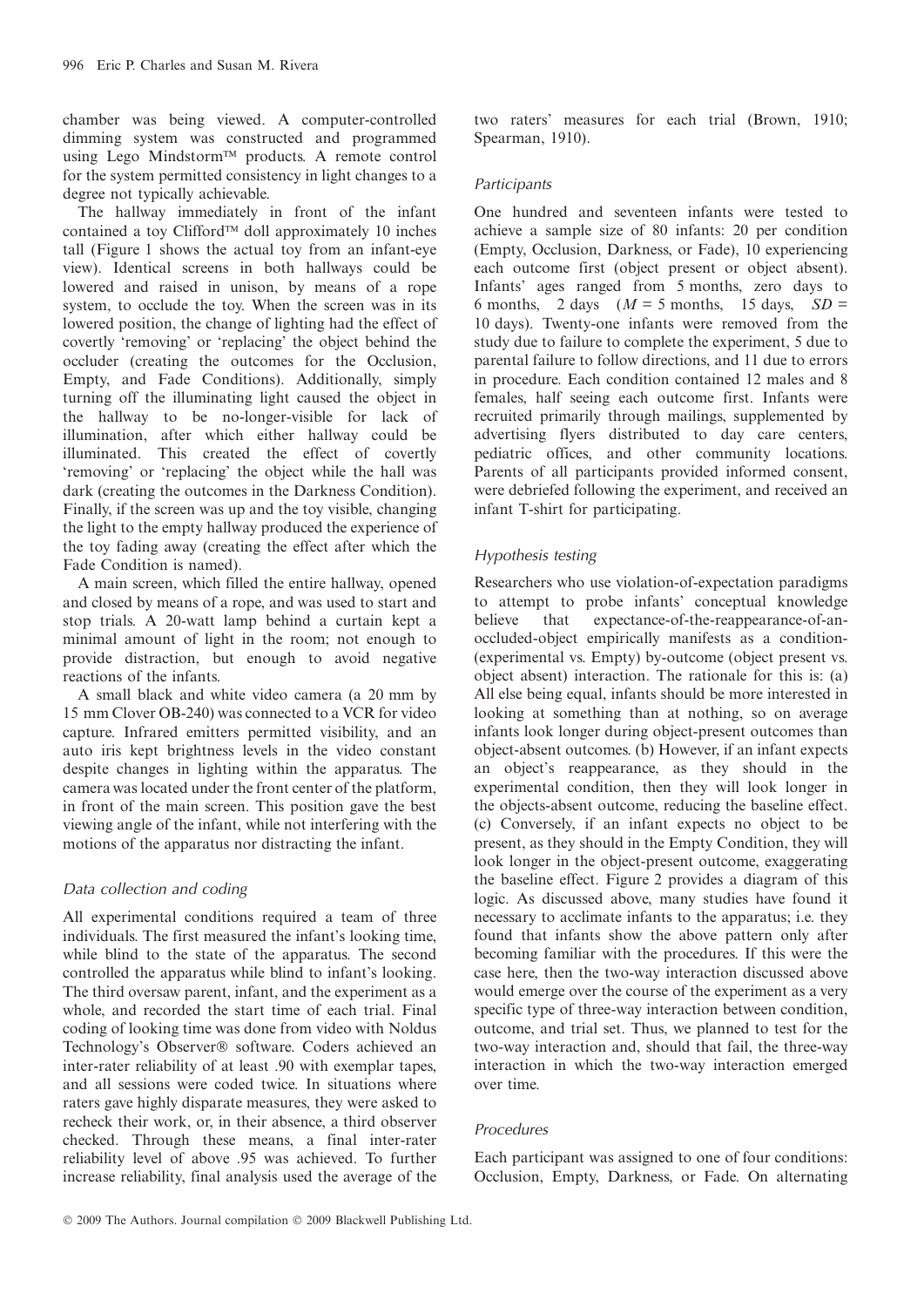

Figure 2 Condition-by-outcome interaction demonstrating object permanence. Note that in this experimental paradigm, the 'baseline effect' is never measured directly.

trials, infants saw an outcome in which the object was present or absent, for a series of eight trials total. Infants were initially seated in a minimally constraining childseat, with their parents seated in a chair behind them. If the infants became too fussy they were moved to the parent's lap. In either case, parents were instructed to interact with their infants as little as possible. The trial ended when: (a) following a look of at least .5 seconds, the infant looked away for more than 2 continuous seconds (approximately 95% of trials); (b) the infant looked at the outcome for 30 consecutive seconds (occasional); or (c) if the infant failed to look at the outcome, the trial ended after 20 seconds (extremely rare). There is not a standard for trial ending criterion in current research, but these criteria were chosen to

generally conform to the larger literature (e.g. Chiang & Wynn, 2000; Wakeley, Rivera & Langer, 2000).

#### The Occlusion Condition

At the start of Occlusion trials the main door opened to reveal the toy, which remained unchanged for 2 seconds. Then a solid screen was lowered from the top of the apparatus, making the object no longer visible by means of slow, continuous occlusion over the course of 2 seconds. The screen remained lowered for 2 seconds, in which time the lights were either faded to the opposite hallway, or remained on the original hallway. In the latter case, a 'half fade' was executed in which the opposite hallway was partially faded to, but then the lights returned to the original hallway. This procedure controlled for the sounds and minor lighting changes that occurred during the full fade. Next, the occluder was raised with an associated sound. Thus, on alternating trials infants saw either an object-present or object-absent outcome. In the object-present outcome, the screen rose to reveal the toy; in the object-absent outcome, the screen rose to reveal the empty hallway. The outcome state remained visible until one of the end-of-trial criteria was met. An infant-eye view of this and the other conditions is presented in Figure 3.

## The Empty Condition

The Empty Condition was identical to the Occlusion Condition, except that no object was present at the start



Figure 3 Infant's-eye view of each condition. Each participant saw only one condition with alternating object-present and object-absent outcomes.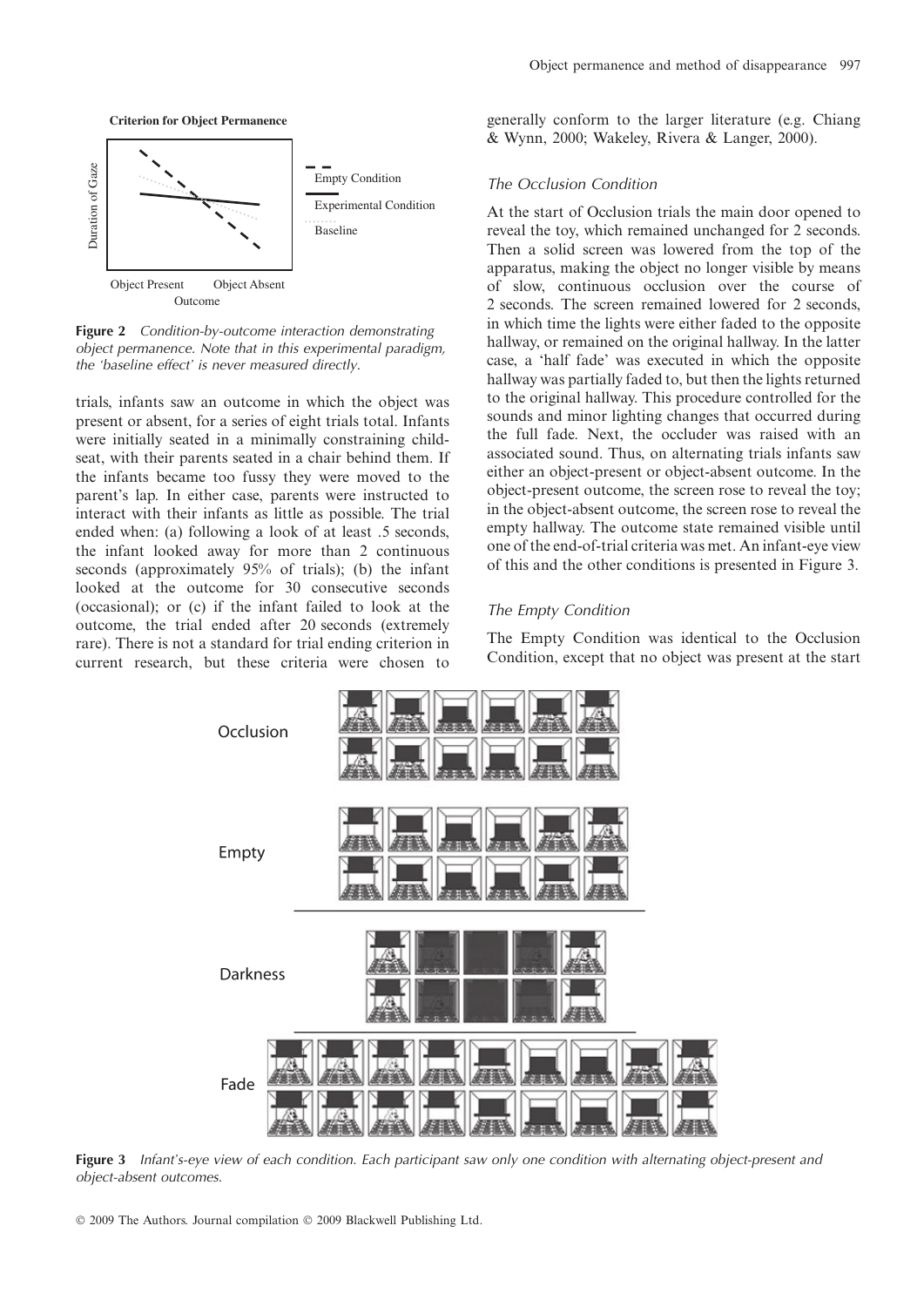of the trial. Infants in this condition saw the toy for the first time in the object-present outcome.

#### The Darkness Condition

At the start of each trial the main door opened to reveal the toy, which remained unaltered for 2 seconds. The light above the toy then dimmed to complete darkness over a period of 2 seconds. A 'beep' then sounded, and the appropriate hallway's lights illuminated over a period of 2 seconds. In this condition the object was out of sight for approximately 1 second.

#### The Fade Condition

At the start of each trial the main door opened to reveal the toy, which remained unchanged for 2 seconds. The light above the toy then dimmed over the course of 2 seconds, while the light in the empty hallway increased in intensity. This kept brightness relatively constant, while the object 'faded away' revealing the wall behind it. (Note that, with regard to local pattern-to-noise ratios, the faded object decayed exactly as did the endarkened object.) After a 2-second delay, the occluder lowered over the course of 2 seconds. Then the lights were either faded back to the hallway with the toy in it, or a half-fade was performed. Finally, the occluder rose to reveal the outcome. The latter elaboration was necessary in order to establish a specific time at which the object either did or did not reappear.

# **Results**

A full model can be found in the Appendix, the planned comparisons are discussed below.

#### Occlusion vs. Empty

Looking times were analyzed using a  $2 \times 2 \times 2 \times 4$  mixedmodel ANOVA with initial condition (Empty or Occlusion) and gender (male or female) as betweensubject variables, and outcome (object-present or objectabsent) and trial pair (first, second, third or fourth pair of test trials) as within-subject variables. The predicted two-way condition-by-outcome interaction was not significant,  $F(1, 36) = 0.43$ ,  $p > .51$ , partial  $\eta^2 = .01$ , but one main effect and the alternatively predicted threeway interaction were significant. The main effect was that, as expected, infants looked longer at the objectpresent outcome than at the object-absent outcome across both conditions,  $F(1, 36) = 38.39$ ,  $p < .05$ , partial  $\eta^2$  = .52. The significant three-way interaction existed because the disparity between infants' looking at the two outcomes increased across trial pairs in the Empty Condition, but decreased across pairs in the Occlusion Condition,  $F(3, 108) = 2.83$ ,  $p < .05$ , partial  $\eta^2 = .07$ . Figure 4 shows both of these effects. The significant

© 2009 The Authors. Journal compilation © 2009 Blackwell Publishing Ltd.

three-way interaction was such that the condition-byoutcome interaction usually interpreted as 'having object permanence', though definitely not present in the first trial pair, became visible by the fourth trial pair (see Figure 5).

#### Darkness vs. Empty

Looking times were analyzed as above; only the Empty Condition was contrasted with the Darkness Condition. One main effect and two interactions were significant. Infants again looked longer at the object-present outcome than at the object-absent outcome across all conditions,  $F(1, 36) = 63.7$ ,  $p < .05$ , partial  $\eta^2 = .64$ , and gender interacted with both Condition,  $F(1, 36) =$ 6.13,  $p < .05$ , partial  $\eta^2 = .015$ , and Trial pair,  $F(3, 108) = 3.36, p < .05$ , partial  $p^2 = .09$ . The first interaction was caused by females looking longer than males in the Empty Condition, while males looked longer than females in the Darkness Condition. The second interaction was caused by females looking longer on the third trial set, across conditions and outcomes, compared to males. The three-way interaction found in the Occlusion vs. Empty experiment was not present here,  $F(3, 108) = .176$ ,  $p > .90$ . The lack of interaction is clearly visible in Figure 4 and Figure 6. It should further be noted that, though they are not shown, the regression lines for object-present outcomes in the Darkness and Empty Conditions are almost identical (with slopes of 0.65 and 0.76 for Empty and Darkness respectively, compared to  $-2.08$  in Occlusion).

#### Fade vs. Empty

Looking times were analyzed as above; only the Empty Condition was contrasted with the Fade Condition. Two main effects and seven interactions were significant: Infants looked longer at the object-present outcome than at the object-absent outcome across all conditions,  $F(1)$ , 36) = 70.7,  $p < .05$ , partial  $\eta^2 = .063$ , and they looked longer in earlier trial pairs,  $F(3, 108) = 2.94$ ,  $p < .05$ , partial  $\eta^2$  = .08. A trial-pair-by-sex interaction showed that the effect of trial pair was greater for females than males,  $F(3, 108) = 3.4$ ,  $p < .05$ , partial  $\eta^2 = .09$ . There was a significant condition-by-trial pair interaction, with looking time lessening across Fade trials, but rising across Empty trials,  $F(3, 108) = 8.2$ ,  $p < .05$ , partial  $\eta^2$  = .19. There was a significant condition-by-sex interaction, with males looking less than females in the Empty Condition, but longer in the Darkness Condition,  $F(3, 108) = 5.5, p < .05$ , partial  $\eta^2 = .13$ . Gender also had a three-way interaction with trial pair and condition, F(3, 108) = 4.9,  $p < .05$ , partial  $p^2 = .12$ . This interaction resulted from females' looking times showing a strong average increase across trials in the Empty Condition and a strong average decrease across trials in the Fade Condition; whereas in comparison, males were relatively flat in the Empty and Fade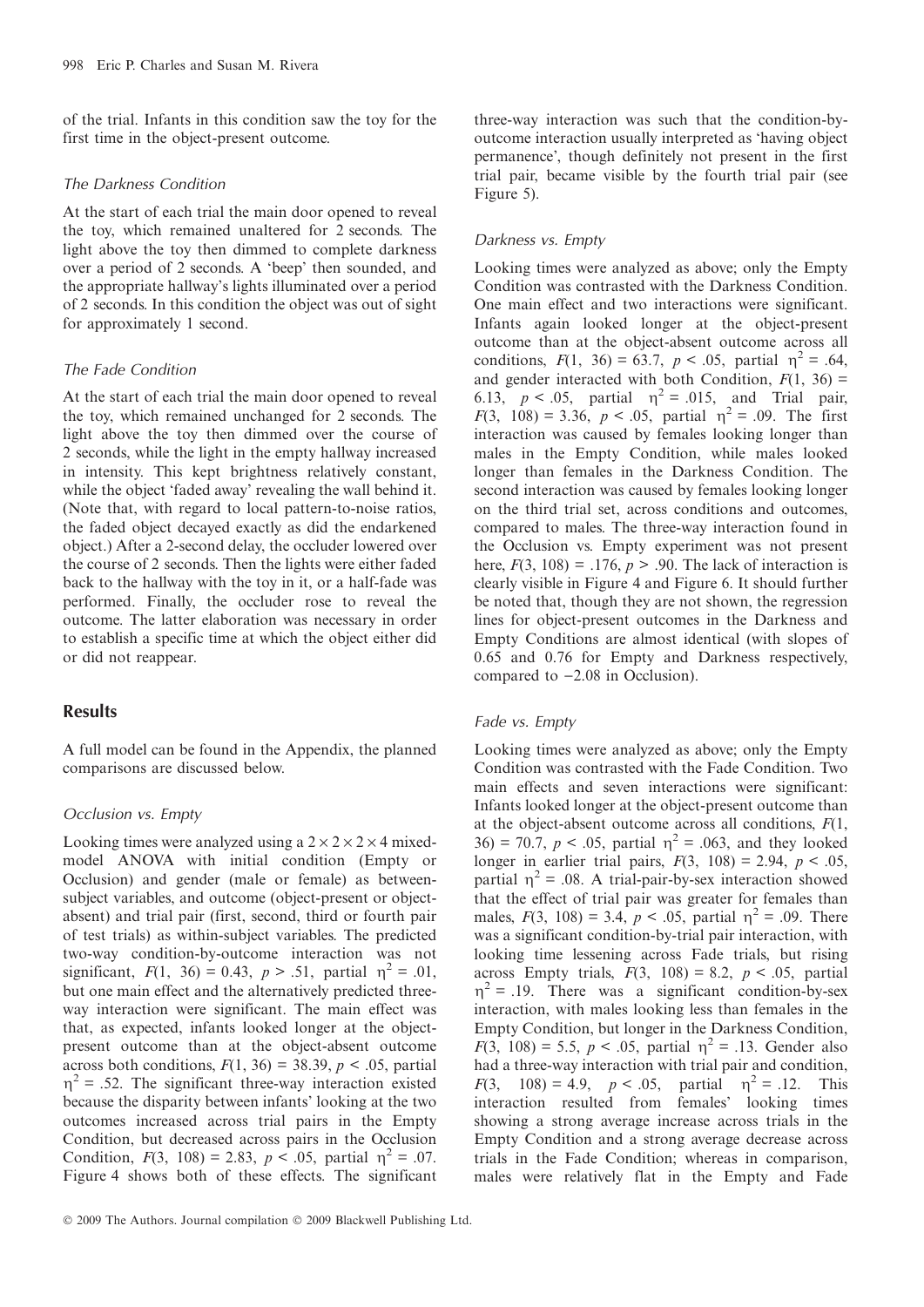

Figure 4 Data broken down by condition, outcome, and trial pair. Note the similarity between the Occlusion and Fade Conditions, and the Empty and Darkness Conditions.





Figure 5 Data from the comparison of the Occlusion and Empty Conditions showing the predicted condition-byoutcome interaction in the final trial pair, but not the initial trial pair.

Figure 6 Data from the comparison of the Darkness and Empty Conditions showing the lack of condition-by-outcome interaction.

© 2009 The Authors. Journal compilation © 2009 Blackwell Publishing Ltd.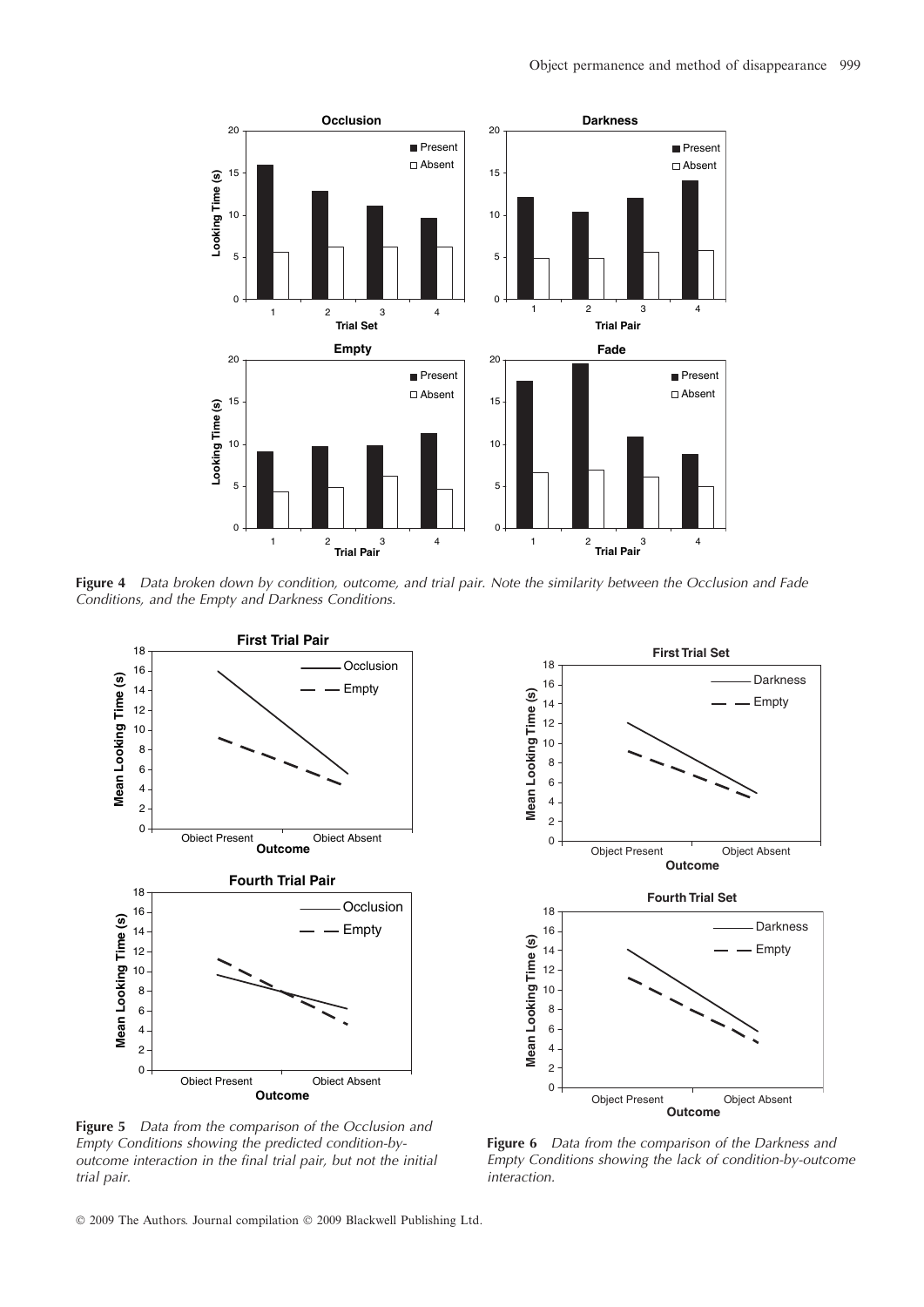

Figure 7 Data from the comparison of the Fade and Empty Conditions showing the predicted condition-by-outcome interaction in the final trial pair, but not the initial trial pair. Note the similarity with Figure 5, and distinction from Figure 6.

Conditions. In addition, males were responsible for the anomalous increase in looking during the object-present outcome in the second Fade trial set. Finally, the critical three-way outcome-by-condition-by-trial-pair interaction found in the Occlusion vs. Empty comparison, was significant,  $F(3, 108) = 3.48$ ,  $p > .05$ , partial  $\eta^2$  = .09, as can be seen in Figure 4 and Figure 7.

# Conclusions

The results of this experiment demonstrate that the duration of infants' looking behavior is sensitive to methods of disappearance and reappearance. The specific pattern of behavior confirms the dissociation seen in the literature between looking and reaching measures of infant knowledge, and does so in a way that fails to support the traditional ecological interpretation of object permanence abilities. Placed in the context of the larger literature, these results lend credence to researchers trying to interpret infant behaviors without reference to knowledge per se, and suggest that future research might productively investigate what objectdirected actions are afforded by different methods of disappearance. Evaluating the results more thoroughly

requires three distinct efforts: the first, relative to infants' understanding of each individual condition; the second, relative to the traditional ecological hypothesis; and the third, relative to the reaching vs. looking controversy.

# The results of individual conditions

## Occlusion vs. Empty

Infants did not show the two-way interaction between condition and outcome; however, they did show the specific three-way interaction interpretable in terms of infants' exhibiting an understanding of object permanence, but needing time to acclimate to the procedures. That is, the pattern suggests that infants came to expect the occluded object to reappear over the course of trials in the Occlusion Condition, but came to expect it to be gone over the course of trials in the Empty Condition. If infants became conceptually familiar with procedures over the course of test trials, i.e. the early trials served the role played by 'familiarization' trials in other studies, then the three-way interaction is evidence of a rudimentary understanding that objects have permanency.

However, this pattern of results could also be predicted by some non-conceptual explanations of infants' looking behavior, particularly those that emphasize the interaction of habituation and familiarity effects. Interpretations of looking-time research that attribute conceptual insights to infants have been broadly criticized for not paying enough attention to physical properties of displays (e.g. Haith, 1998), for not accounting for familiarity and novelty effects (e.g. Rivera et al., 1999), and for not controlling adequately for the sequences of events seen by infants (e.g. Bogartz, Shinskey & Speaker, 1997). Also, dynamic systems models can replicate critical aspects of infants' behavior in looking-time experiments by assigning weighted values to perceptual display factors based on infants' experiences during the course of an experiment (e.g. Thelen, Schoner, Scheier & Smith, 2001). For example, it could be argued that infants in the Occlusion Condition see Clifford more often, thus habituating to his presence; while infants in the Empty Condition see Clifford less often, and thus generating familiarity effects. As it happens, it is easy to distinguish between these explanations by examining infants' behavior in the Darkness Condition.

#### Darkness vs. Empty

Infants' looking patterns in the Darkness Condition were almost identical to those of the Empty Condition. Because the Darkness and Occlusion Conditions are identical with respect to the duration and timing of infants' initial exposure to the toy, these results contradict habituation/familiarity explanations for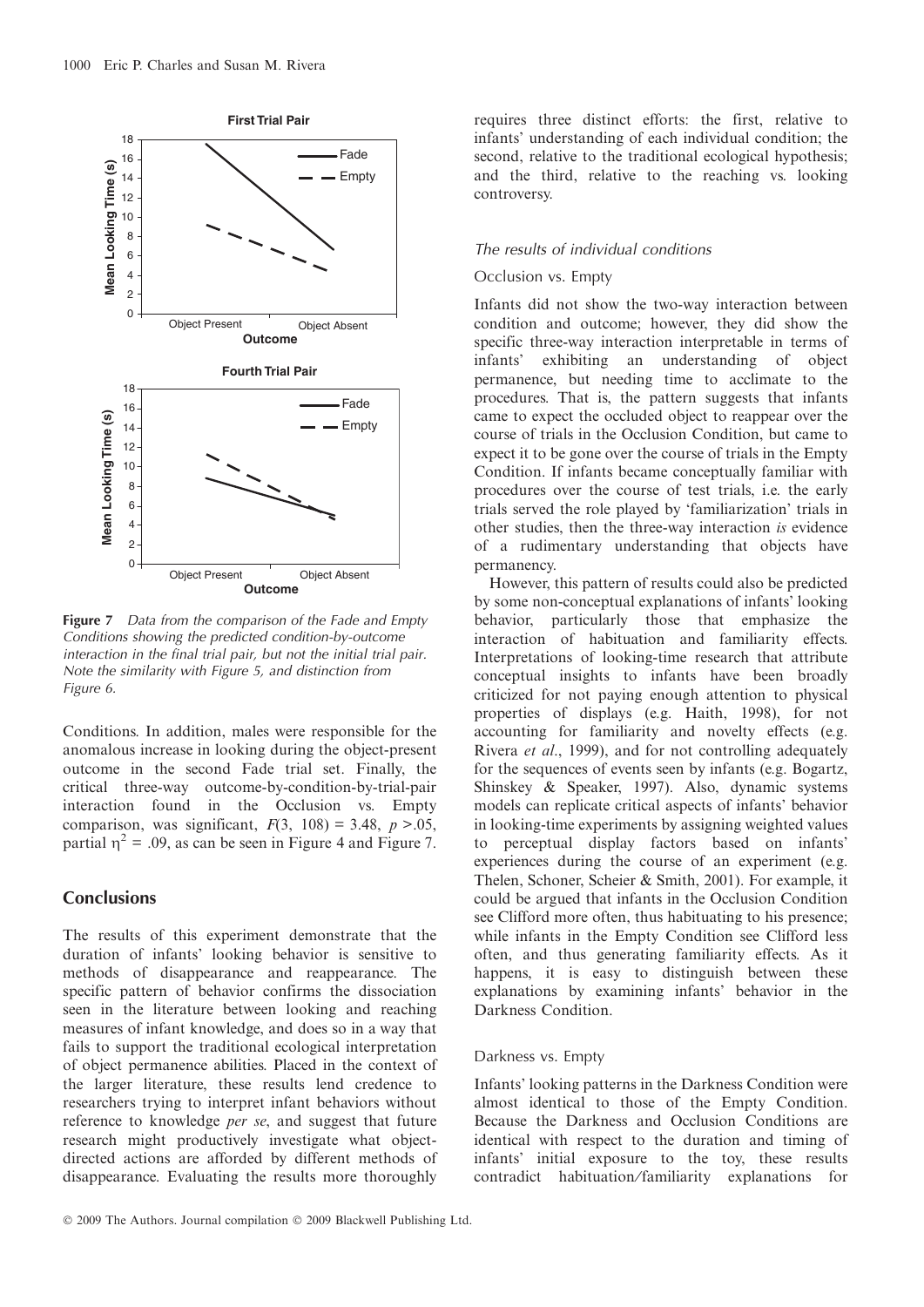infants' behavior in this task. Because an alternative is thus rejected, this would seem to support the conceptual interpretation of infants' behavior in these tasks, but note: If the results of the Occlusion Condition are taken to indicate that infants expect occluded objects to continue existing, then infants' behavior in the Darkness Condition must be taken to indicate that infants do not expect endarkened objects to continue existing.

This leads to a dilemma. If 'having object permanence' and 'ability to form mental representations' are taken as synonymous, this leads to the awkward conclusion that 5- to 6-month-old infants can form mental representations of occluded objects, but cannot form mental representations of endarkened objects – a result contradicted by reaching studies. No theory in the current literature can accommodate a double dissociation between infant performance on reaching and looking tasks (see Occlusion vs. Darkness, Reaching vs. Looking, below).

This result is also in conflict with the traditional ecological hypothesis about object permanence. The most straightforward scenarios under that hypothesis are either that infants treat all means of disappearing the same, or that they correctly differentiate ways that specify continued existence from those that specify non-existence. One could attempt to salvage the hypothesis by claiming that 5-month-old infants are at an intermediary stage in the development of object permanence, one in which occlusion has been differentiated from all other forms of going out of sight. However, this alternative is contradicted by infants' behavior in the Fade Condition.

## Fade vs. Empty

Infants in the Fade Condition behaved similarly to infants in the Occlusion Condition, demonstrating expectations for the reappearance of faded objects. This is the opposite of the expectation adults have under similar conditions, and the opposite of what would be expected under the ecological hypothesis. The pattern of results across all conditions – expectation for the reappearance of occluded and faded objects, but not for endarkened objects – cannot be reconciled with the traditional ecological hypothesis.

It should be noted again that the Fade Condition differs from the other conditions in four important ways. First, the methods of disappearance and reappearance are not equivalent; while the toy disappears by fading, it reappears through disocclusion. Second, the toy is out of sight for 2– 3 seconds longer than in the other conditions. Third, the sequence of events in the Fade Condition is far more visually complicated than the other conditions (the outcome states are, of course, identical). Finally, this condition combined indications of permanence and impermanence: Methods of appearance can be analyzed in the same manner as methods of disappearance; disocclusion specifies an object coming into sight, not an object coming into existence (J.J. Gibson, 1979; J.J. Gibson et al., 1969). Certainly, especially in the fade condition, there is room to extend the current methods to control for different aspects of timing, and display presentation.

# Gender interactions

Interactions with gender were seen in two of the three comparisons. While none of the interactions had clear implications for the conclusions made here, they are worth noting. Gender interactions in looking-time studies tend not to show robust trends in the literature, except that longitudinal and cross-sectional studies often find that females succeed in certain tasks at younger ages than do males (see summary in Farzin, Charles & Rivera, 2008). As the present study was not longitudinal, that trend could not be tested directly, but it seems unlikely to be at play here, as no interaction included both gender and outcome. Instead there were a host of minor effects: For example, females looked much longer than males did over-all in the Empty Condition, whereas males looked slightly longer over-all in both the Fade and Darkness Conditions. However, it is worth noting that the present study did not have tremendous power with which to find a significant fourway interaction with gender, so further study would be advised if researchers were interested in whether the critical three-way interaction was mediated by gender in any given case.

# Ecological psychology and object permanence

# Evaluating the traditional ecological hypothesis

The results in terms of the traditional ecological hypothesis are mixed. It is promising to have firm evidence that infants' looking-time measures differentiate methods of going out of sight, demonstrating that infants are sensitive to the target information. On the other hand, the traditional ecological hypothesis would not have predicted the pattern of discrimination observed. Thus, the traditional ecological hypothesis is in jeopardy, since the results of this experiment clearly failed to support it. While the procedural differences in the Fade Condition may make that data difficult to interpret, the difference between the occlusion and darkness conditions fails to align with the traditional hypothesis regardless.

Though ecological psychologists make frequent reference to the traditional object permanence hypothesis, it is unclear how they will react to the current evidence: Looking-time experiments are difficult to fit within the current system of Ecological Psychology. In particular, it is unclear when looking-for-prolongedduration is afforded. However, when that line of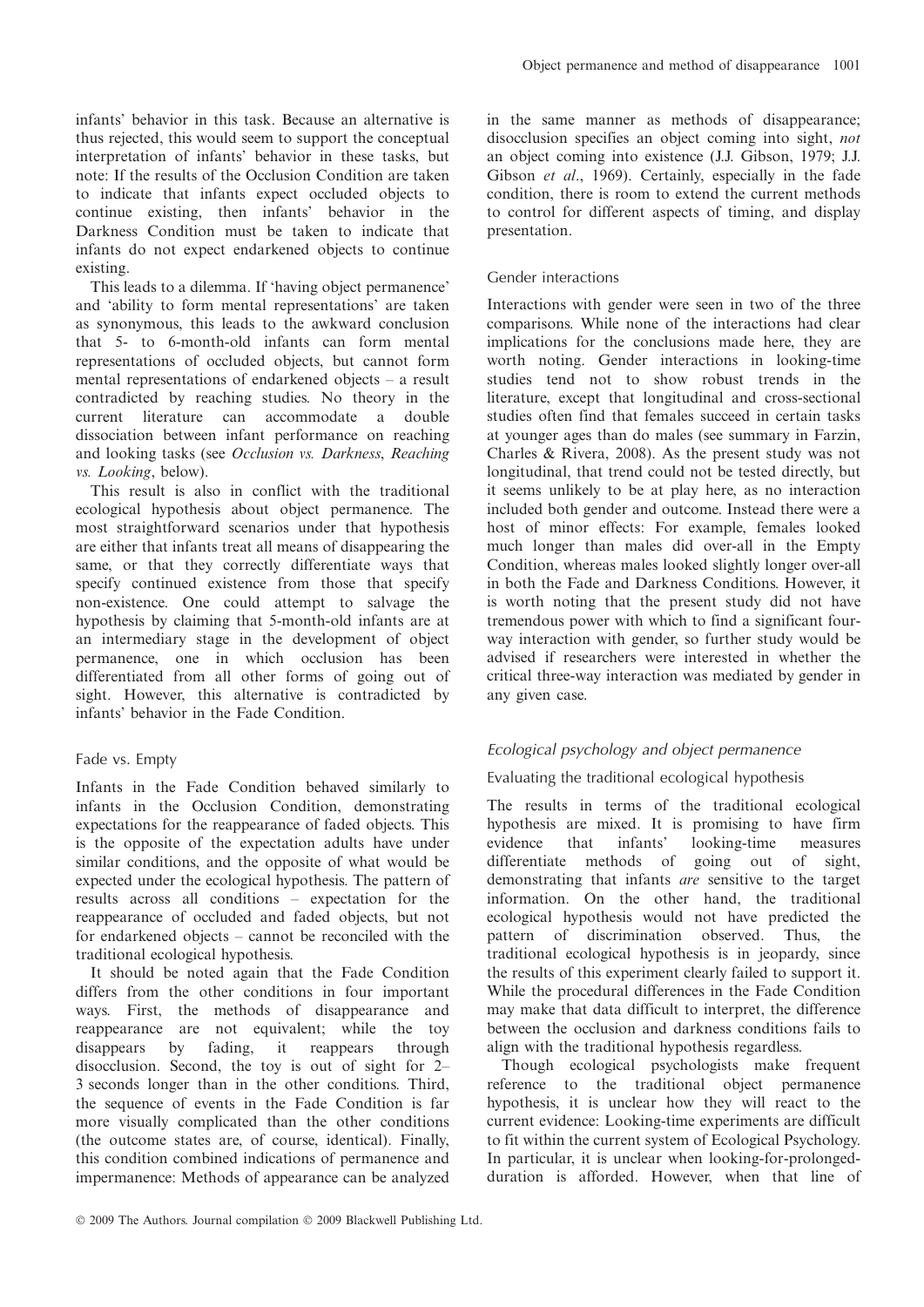reasoning is taken to its logical conclusion, it would also lead to rejection of the traditional ecological hypothesis – it would predict that infants learn to discriminate opportunities for action, not the presence or absence of the objects per se.

## Revised ecological hypothesis

The current zeitgeist in Ecological Psychology gives far more weight to the concept of affordances than was the case in the 1960s. In the current view, perception is always perception of affordances, i.e. opportunities to produce outcomes (Charles, 2008). If we update the 1969 theory of object permanence to be phrased in affordance terms, it claims that certain behaviors are still afforded by out-of-sight objects, and that the exact effect those behaviors will have is mediated by the way the object left sight. When this is further translated into a developmental theory, we hypothesize that the process of learning object permanence is a process of coming to match specific behaviors to appropriate methods of disappearance and reappearance. The revised ecological hypothesis may be able to make sense of many of the disparate results between reaching and looking studies. This potential is best seen by setting aside the troublesome Fade Condition, which at any rate is unique to the present study, and returning to the occlusion vs. darkness comparison. This reengages us with the broader literature, and allows us to refocus on the most startling finding of the present study.

## Occlusion vs. Darkness, Reaching vs. Looking

This experiment provides the first evidence that the duration of infants' looking times differentiates objects that have left sight due to occlusion from objects that have left sight due to darkness. It complements evidence of this same phenomenon in the literature that measures infants' search behavior. However, a dilemma is highlighted by such a comparison: In the manual search literature, infants effectively retrieve objects that have gone out of sight due to darkness at an earlier age than they retrieve objects that have gone out of sight due to occlusion. In contrast, in the current study, young infants' looking times (if interpreted cognitively) suggest that they expect occluded objects to reappear, but not endarkened objects. The resulting double dissociation is illustrated in Figure 8.

This new finding adds to a growing number of studies that show a contradiction between the amount of knowledge infants demonstrate in looking and reaching tasks. Traditionally, these differences were explained as due to differences in the physical and mental task demands between searching and looking paradigms. However, as task demands are equated across conditions in the present experiment, that explanation



Figure 8 Context for the occlusion-darkness comparison, with the novel current results in italics. If infants' behavior in these experiments is interpreted as a measure of their ability to mentally represent objects, then the results indicate a double dissociation between method of disappearance and means of testing.

cannot apply.<sup>4</sup> The current infant development literature provides three alternative types of explanation that may be able to explain the current data: (a) that different mental-representation systems support the different action systems; (b) that the different action systems respond to different display variables; or (c) that different experiences have guided perceptual learning relative to the different behaviors. Of the three pre-existing alternatives, the last one seems the most likely to lead to further productive research.

#### Different mental-representation systems

When trying to explain the disparate amount of infant knowledge demonstrated by behaviors, researchers often suggest that different cognitive mechanisms underlie success in searching vs. looking tasks. There are at least three variations of this type of explanation: First, different representations may support each control system.

<sup>4</sup> Some may remain unconvinced that task demands were completely equated across conditions. While some concerns with the present study remain (e.g. there are alternative ways to control for certain procedural and timing issues), task demands, as currently conceived in the literature, do not seem to factor in: (1) The physical demands were obviously the same. Infants only had to stare for prolonged duration. (2) Assuming Piaget-style object permanence abilities, mental demands were nigh identical. Infants only had to represent the object, and realize that its failure to reappear violated object permanency. (3) The only sense in which the mental demands were different, perhaps, is that infants needed to maintain their representation for varying amounts of time (approximately 1 s in Darkness, 2 in Occlusion, and 4 in Fade Conditions). However, the data do not support this as being a problem, as infants failed to show object permanence in what would then be the easiest condition.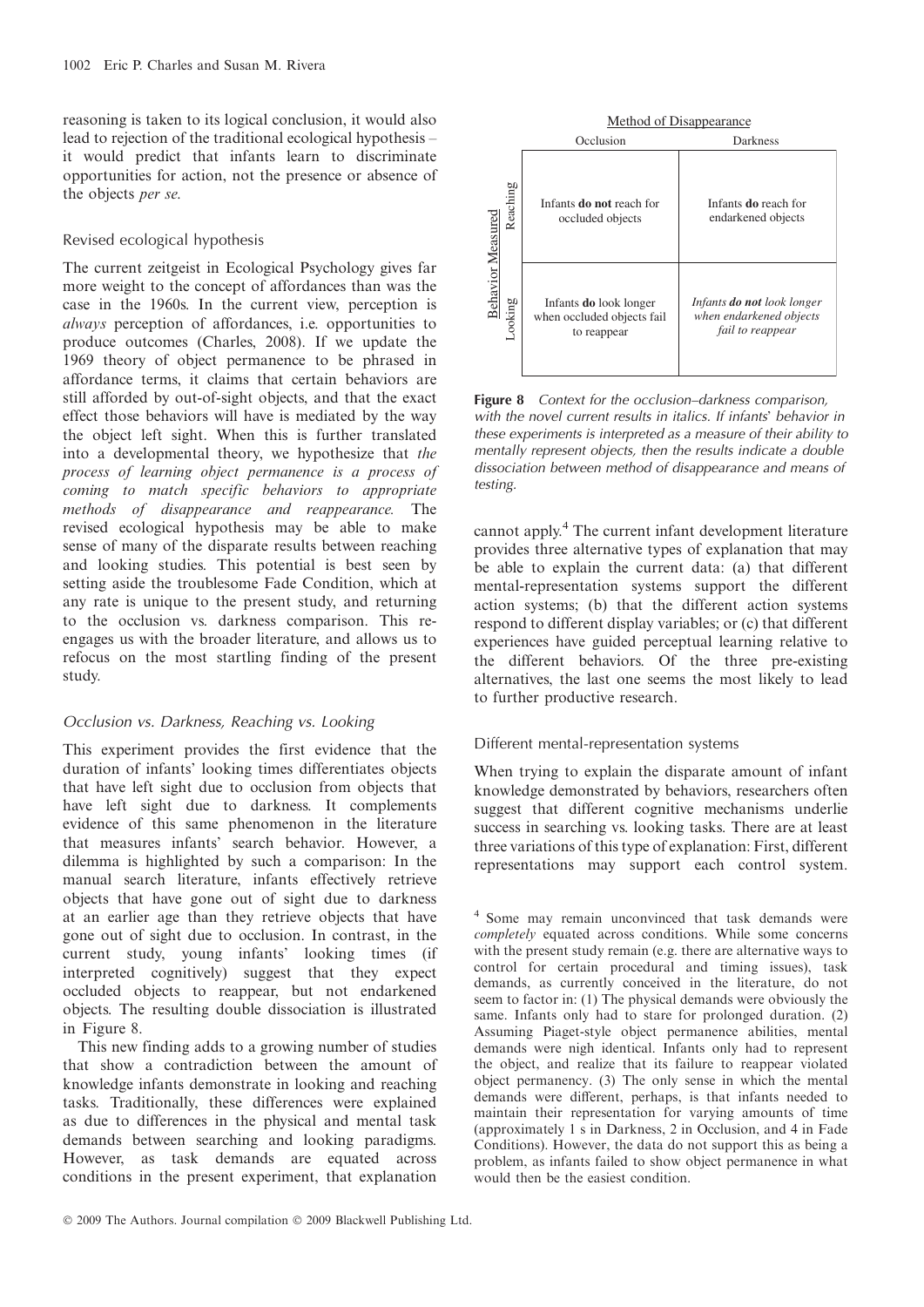Bertenthal (1996), for example, suggests that search tasks may tap an action-oriented representation system, while looking-time tasks tap a separate conceptual representation system. Second, different action systems may have different levels of access to the same representations. Hespos and Baillargeon (2001), for example, proposed that representations can be accessed easily during looking tasks, whereas the cognitive demands of occlusion-based manual-search tasks interfere with infants' abilities to access their representations. Third, different action systems may have equal access to representations, but different ability to use the said representation. Munakata (1998), for example, suggested that the 'weak' representations present early in life could support looking correctly, but that 'stronger' representations are required to search correctly.

Due to a focus on mental representation and cognitive mechanism, these three explanations are able to account for differences in infants' performance only when task demands are different, i.e. they cannot account for differences in infants' performance when task demands are equated. They cannot, therefore, explain why infants' behavior would be affected by the method of disappearance at all, nevertheless explain why looking and searching would be affected differentially. Hence, explanations in terms of different mental-representation systems are insufficient to explain both the present results, and the larger pattern.

## Different display variables

Other researchers try to explain infants' behavior purely with reference to infants' short-term history with perceptual features of the display sequences. These explanations have been generated semi-independently for looking and reaching tasks.

Dealing with looking time, researchers have demonstrated that infants' behavior in several seeming concept-based violation-of-expectation tasks can be accounted for by assigning a degree of interestingness (actually, interesting-to-look-at-ness) to purely physical aspects of the display sequences (e.g. Bogartz et al., 1997). If that method were used here, then infants' looking in response to the first sequence in Figure 3 would be predicted by taking a 'baseline' interestingness of all displays, and adding avalue for'Clifford's initial presence', 'Occluder movement', and 'Clifford's disocclusion', etc. While no hypotheses previously generated by this approach would have predicted differences between infants' behaviors towards occluded and endarkened objects, such differences are not incompatible with this style of explanation. To accommodate the current data, such models would minimally add new predictors for the effects of 'disappearance due to darkness', 'reappearance due to lighting', and 'empty-hallway appearance due to lighting'. With so many degrees of freedom (a minimum of nine variables to explain 24 mean values) such models would undoubtedly fit the current data well.

Dynamic systems theorists have similarly argued that infants' reaching behavior in seemingly concept-based search tasks can be explained by a combination of shortterm exposure to perceptual display properties and novelty/familiarity preferences (e.g. Thelen et al., 2001). Such models have not been used to account for infant behavior in tasks as simple as those presented here, but would presumably do so successfully. If looking and searching behaviors are sensitive to different display properties, as has been suggested (Munakata, 1998), then the seeming conflict between looking and reaching data may be the simple result of different system dynamics (i.e. compare Thelen et al., 2001, and Thelen, Feng  $\&$ Schoener, 2005).

Because of their focus on perceptual aspects of displays, researchers using these general styles of explanation would deny that there is any conflict between looking and searching results. If infants' looking and reaching behaviors are affected by different perceptual (not conceptual) aspects of the environment, then there is no conflict between reaching and looking results; the conflict seen by some is an illusion, created by the false assumption that looking and reaching studies probe infants' knowledge. These approaches are great for modeling the relation between environmental events and specific behaviors, but offer no explanation why certain behaviors should be connected with those particular environmental events in those particular ways. Hence, explanations focusing on display properties can adequately accommodate discrepancies between infants' looking and reaching behavior, but do not integrate the discrepancy into a larger framework, and hence do not provide a focused direction for future work.

## Different perceptual learning

The above explanations all assume that the amount of time an infant looks at a display is a good proxy for how interested the infant is in the displays; they conflict regarding why the infant is interested. Alternatively, the notion of 'interest' can be abandoned, and the behaviors treated as primary. While some would insist that the only thing gleaned from looking-time studies is whether infants distinguish displays (e.g. Haith, 1998), those focused on behavior might claim that something far more specific is discovered: whether infants differentiate the displays in a way meaningful to the act of looking. Similarly, reaching studies tell us whether infants distinguish between the displayed events in a way meaningful to the act of reaching. Such a perceptionaction approach characterizes some of the dynamicsystem literature (e.g. Thelen & Smith, 1994) and is one of the hallmarks of Ecological Psychology (e.g. E.J. Gibson, 1969; J.J. Gibson & Gibson, 1955; Turvey, 1992).

Researchers interested in this approach would examine the natural circumstances in which occlusion and darkness are experienced. Along these lines we can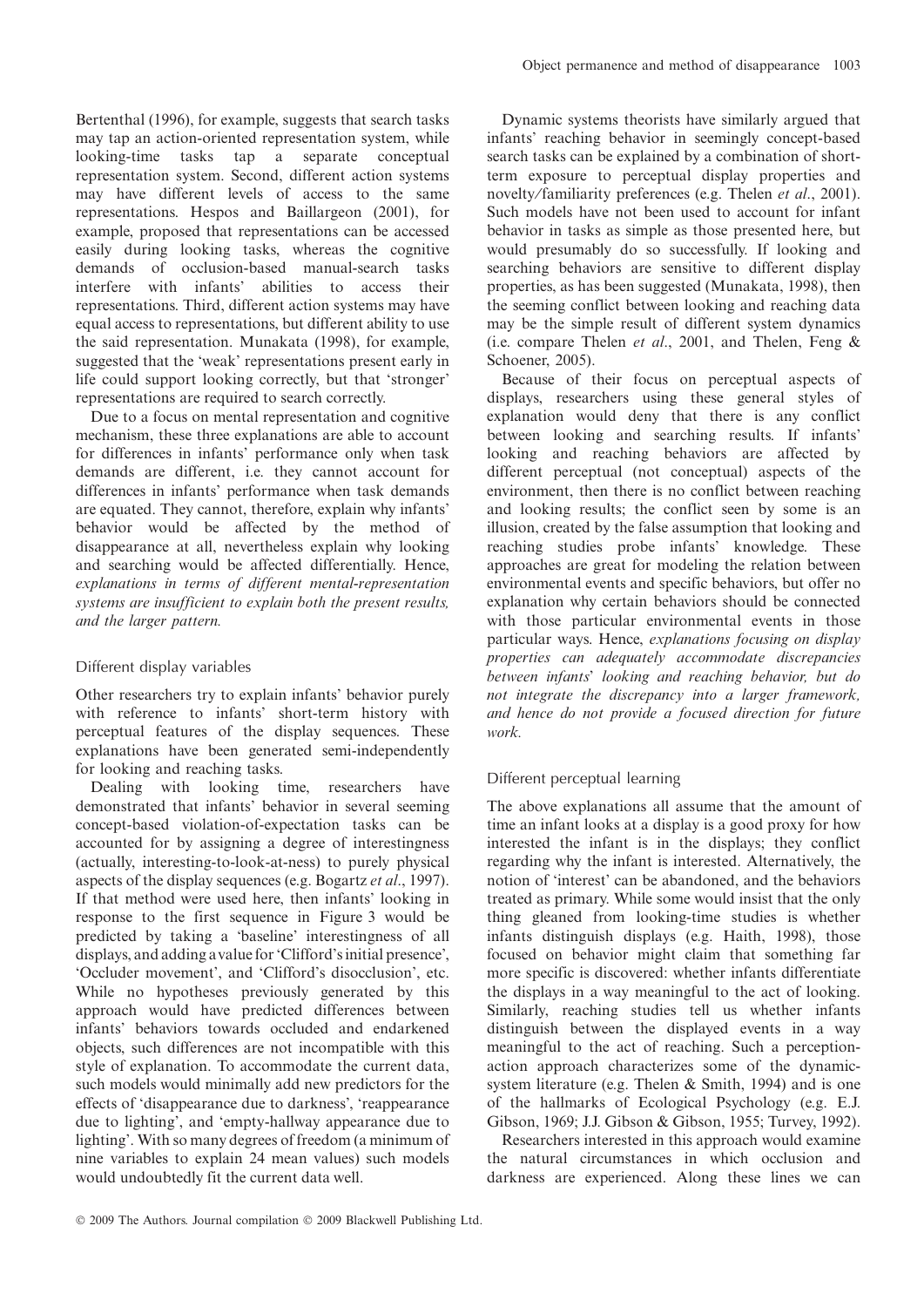offer some preliminary hypotheses: (A) Most infants experience occlusion and disocclusion events continuously, and endarkening and enlightening events at least daily. (B) Following endarkening events, infants can usually succeed at touching objects that were within reach before the lights went out. (C) In contrast, occluded objects are more often not retrievable, even when they are occluded at a location where they previously would have been reachable, as the typical occluder is not a handkerchief. Hypotheses (B) and (C) converge with the revised ecological hypothesis – endarkened objects afford retrieval, while occluded objects do not. Further, (D) given that darkness may last for very long periods of time, during which it is not unusual for objects in the infants' environment to become displaced, prolonged looking at the place-lastseen is probably not often successful in locating an object that left sight due to darkness. In contrast, (E) occlusion and disocclusion can occur quickly and repeatedly, and under such conditions a small amount of persistent looking at the place-last-seen will be enough to find the disappeared object. If infants grew up in such an environment, that may explain the discrepancies found in the current study and the wider literature. That is, hypotheses (D) and (E) also converge with the revised ecological hypothesis – occluded objects afford lookingfor, while endarkened objects do not.

Results compatible with the affordance/perceptual learning approach were found by Bertenthal, Longo and Kenny (2007), who used eye tracking to show that infants continued to track the motion of digitally occluded objects, but not objects that imploded or disappeared instantaneously. In addition, Jonsson and von Hofsten (2003) showed infants objects moving at a constant speed that went out of sight due to either occlusion or darkness, and measured infants' anticipatory looking and reaching behavior as directed towards the eventual point of reappearance. Infants were more accurate in performing anticipatory head movements in response to occluded objects, but reached more accurately in response to endarkened objects.

Unfortunately, the accuracy of explanations that focus on behavioral development and perceptual learning cannot be assessed by single time-point studies (such as that performed here). The primary predictions regard the nature of behavioral development, and therefore they must be tested through micro-genetic and longitudinal studies. Further, in contrast with the alternatives discussed above, these explanations entail hypotheses as to the nature of the infants' world, which require additional investigation. To test these questions, future research will need to examine the behavioral development of looking and reaching in the everyday life of infants. Explanations that focus on perceptual learning and affordances have the potential to accommodate infants' behavioral response to different methods of disappearance, and have the potential to explain why infants should show such differences.

# Final comments

Piaget's original conception of object permanence focused on occlusion events. This led most object permanence researchers and theorists to neglect other ways in which objects leave sight (cf. Bower, 1967; J.J. Gibson, 1979; Michotte, 1955). Recent investigation of object permanence is no longer limited to occlusion events, but the conceptual freedom thus bestowed has not been fully explored. This study investigated the hypothesis that learning object permanency is learning which of the ways of going out of sight specify the continued existence of objects (J.J. Gibson et al., 1969). Unfortunately, the pattern of results found does not fit the traditional ecological hypothesis: infants performed neither as would be expected if they understood object permanence, nor as would be expected if they did not understand object permanence. However, no other current approach to explaining object permanence would predict these results either, nor would explanations of looking behavior based on familiarity and perceptual preference. What is clear from these experiments is that the looking behavior of young infants is, in fact, sensitive to the way an object leaves sight.

Further testing is needed to determine the significance of this phenomenon, and to evaluate whether searching or looking-time measures can be treated as an absolute measure of infant knowledge. It is suggested that modifying the traditional ecological hypothesis to be more in line with the current emphasis on affordances might explain the current data, as well as many other phenomena in the literature. The revised ecological hypothesis claims that the way an object leaves sight has consequences for the future actions of organisms. 'Learning object permanence', therefore, involves learning that particular actions produce favorable outcomes even after the target object has left sight in a particular way. Such research will conceive of object permanence abilities in terms of performing actions appropriate to the environment, rather than in terms of knowledge.

# Appendix

# Full factorial analysis

Looking times were analyzed using a  $4 \times 2 \times 2 \times 4$  mixedmodel ANOVA with initial condition (Empty, Occlusion, Darkness, Fade) and gender (male or female) as betweensubject variables, and outcome (object-present or objectabsent) and trial pair (first, second, third or fourth pair of test trials) as within-subject variables. One main effect and four interactions were significant.

## Main effect – outcome

There was a significant main effect of sequence outcome,  $F(1, 72) = 101.96, p < .05$ , partial  $p^2 = .59$ . Infants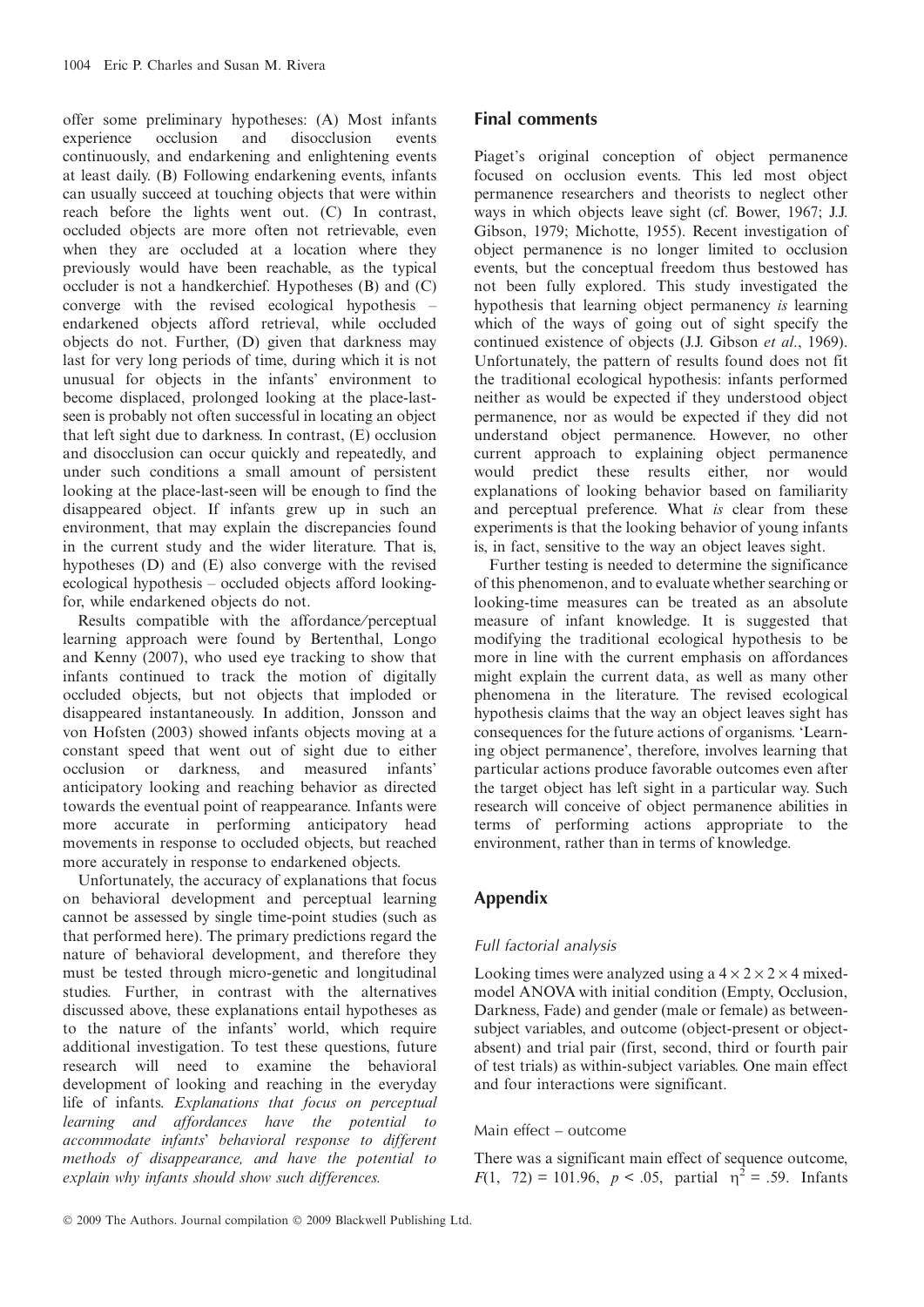looked longer at the object-present outcome than at the object-absent outcome.

#### Interaction 1 – condition by trial pair

There was a significant condition-by-trial-pair interaction,  $F(9, 216) = 4.01$ ,  $p < .05$ , partial  $p^2 = .14$ . Looking time generally lowered across time in the fade and occlusion conditions, while slightly rising across time in the darkness and empty conditions.

## Interaction 2 – outcome by trial pair

There was a significant outcome-by-trial-pair interaction,  $F(3, 216) = 3.29$ ,  $p < .05$ , partial  $\eta^2 = .04$ . Looking time declined over trial pairs in object-present outcomes, but remaining relatively flat in object-absent outcomes.

### Interaction 3 – condition by trial pair by gender

There was a significant three-way interaction with trial pair, condition, and gender,  $F(9, 216) = 2.65$ ,  $p < .05$ , partial  $\eta^2$  = .1. Males' average looking time increased slightly over time in the darkness condition, remained relatively flat in the empty condition, and lessened slightly over time in the fade and occlusion conditions. In addition, the spike in looking time in the second trial of the fade condition can be attributed primarily to the male participants. In contrast, females' average looking time increased over time in the empty and darkness conditions, and lowered over time in the occlusion and fade conditions. The biggest steady decrease over time is seen in females in the fade condition.

Interaction 4 – outcome by condition by trial pair

Finally, the outcome-by-condition-by-trial-pair interaction was significant,  $F(9, 216) = 2.11$ ,  $p > .05$ , partial  $\eta^2$  = .08. This interaction is displayed graphically in Figure 4.

# Acknowledgements

This research was supported by a Eugene Cota-Robles Fellowship from the University of California, Davis, and a National Science Foundation Predoctoral Fellowship awarded to the first author. It was prepared for publication under the support of a National Institute of Health, NRSA Postdoctoral Fellowship. A great many undergraduate assistants and lab members were indispensable in completing this work, and, of course, nothing could have been done without parents and infants donating their time. In addition, Drs Jeff Schank and Ted Parks sat on the dissertation committee which approved this work and gave invaluable feedback.

## References

- Ahmed, A., & Ruffman, T. (1997). Why do infants make A not B errors in a search task, yet show memory for the location of hidden objects in a non-search task? Developmental Psychology, 34, 441–453.
- Baillargeon, R., Garber, M., De Vos, J., & Black, J. (1990). Why do young infants fail to search for hidden objects? Cognition, 36, 255–284.
- Baillargeon, R., Spelke, E.S., & Wasserman, S. (1985). Object permanence in five-month-old infants. Cognition, 20, 191–208.
- Bertenthal, B.I. (1996). Origins and early development of perception, action, and representation. Annual Review of Psychology, 47, 431–459.
- Bertenthal, B.I., Longo, M.R., & Kenny, S. (2007). Phenomenal permanence and the development of predictive tracking in infancy. Child Development, 78, 350–363.
- Bogartz, R.S., Shinskey, J.L., & Speaker, C.J. (1997). Interpreting infant looking: the event set \* event set design. Developmental Psychology, 33, 408–422.
- Bower, T.G.R. (1967). The development of object-permanence: some studies of existence constancy. Perception and Psychophysics, 2, 411–418.
- Bower, T.G.R., & Wishart, J.G. (1972). The effects of motor skill on object permanence. Cognition, 1, 165–172.
- Brown, W. (1910). Some experimental results in the correlation of mental abilities. British Journal of Psychology, 3, 296–322.
- Charles, E.P. (2008). Clarifying the concept of affordance. Ecological Psychology, Manuscript submitted for publication.
- Chiang, W.C., & Wynn, K. (2000). Infants' tracking of objects and collections. Cognition, 77, 169–195.
- Clifton, R.K., Parris, E.E., & McCall, D.D. (1999). Does reaching in the dark for unseen objects reflect representation in infants? Infant Behavior and Development, 22, 297–302.
- Clifton, R.K., Rochat, P., Litovsky, R.Y., & Perris, E.E. (1991). Object representation guides infants' reaching in the dark. Journal of Experimental Psychology: Human Perception and Performance, 17, 323–329.
- Evans, R.I. (1981). Dialogue with Jean Piaget. New York: Praeger Publications.
- Farzin, F., Charles, E.P., & Rivera, S.M. (2008). Development of intermodal numerical processing in infants. Manuscript submitted for publication (copy on file with author).
- Garnham, W.A., & Ruffman, T. (2001). Doesn't see, doesn't know: is anticipatory looking really related to understanding of belief? Developmental Psychology, 4, 94-100.
- Gibson, E.J. (1969). Principles of perceptual learning and development. New York: Apleton-Century-Crofts.
- Gibson, J.J. (1966). The senses considered as perceptual systems. Boston, MA: Houghton-Mifflin.
- Gibson, J.J. (1967). James J. Gibson. In G. Lindzey (Ed.), A history of psychology in autobiography (Vol. 5, pp. 125–143). New York: Appleton-Century-Crofts.
- Gibson, J.J. (1979). The ecological approach to visual perception. Boston, MA: Houghton-Mifflin.
- Gibson, J.J., & Gibson, E.J. (1955). Perceptual learning: differentiation or enrichment? Psychological Review, 62, 32-41.
- Gibson, J.J., Kaplan, G.A., Reynolds, H.N., Jr., & Wheeler, K. (1969). The change from visible to invisible: a study of optical transitions. Perception and Psychophysics, 5, 113–115.
- Haith, M.M. (1998). Who put the cog in infant cognition? Is rich interpretation too costly? Infant Behavior and Development, 21 (2), 167–179.